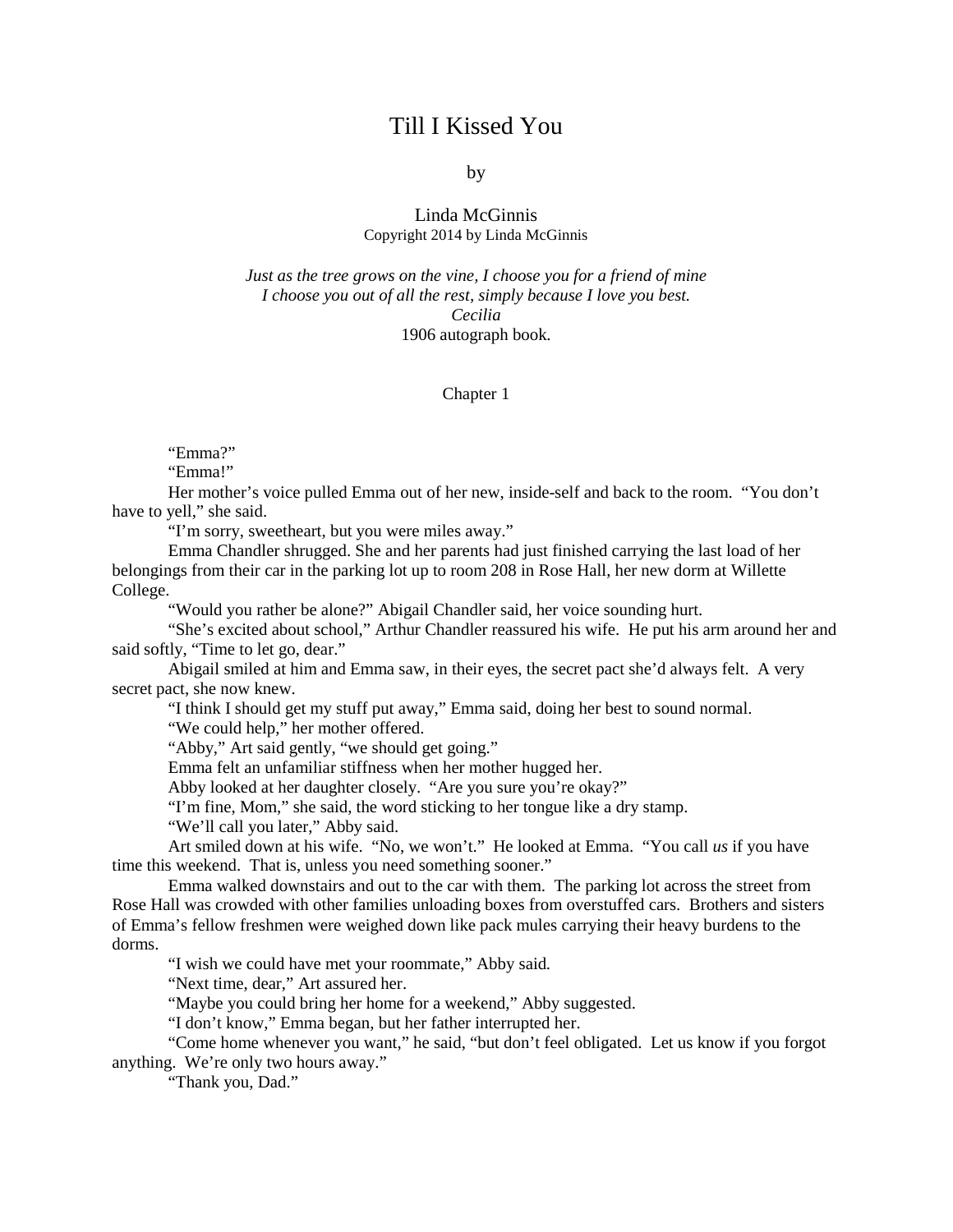She hugged them both and watched with mixed emotions as they drove off. Her emotions would have been conflicted under normal circumstances, but after what she'd discovered the day before, they were utterly chaotic.

For a long time she sat on one of the twin beds in the room, staring out the window toward the tree-lined Quad. She'd decided she should wait until her new roommate arrived to determine who would get which bed and desk.

"Emma?"

She looked up. "Yes."

A petite young woman stood in the doorway with a grin as wide as her tiny face. "Hi, I'm Beth Ferber. This is my dad," she said, nodding toward the man standing behind her. "Sorry I'm so late. My little sister was sick so we had to rearrange our plans."

"That's okay. Hello, Mr. Ferber. It's nice to meet you both."

"You too, Emma," Beth's father said.

"Can I help?" Emma offered.

"That would be great," Beth said. "Thanks." She glanced around the room. "Which bed is mine?"

Emma shrugged. "Which one do you want?"

"That one?" she asked, pointing to the one Emma had not been sitting on.

"That's fine with me."

The three unloaded Beth's things from the car and lugged them up the stairs.

When everything had been brought in, Mr. Ferber gave his daughter a warm hug. "I've got to get going, honey. I've got a six hour trip ahead of me."

She nodded. "Thanks, Daddy. Call me when you get home, okay?"

"Of course."

"You've got the number?"

"Right here," he said, tapping the pocket of his shirt.

As Beth left to walk her father down to the car, Emma surveyed the room. It looked like the closet had exploded. It looked like she felt—as if everything she'd had inside had blown up and was strewn across the landscape of her mind.

She began putting her clothes into her dresser and was almost finished when Beth returned. "Wow! You're fast," Beth said.

"I didn't bring all that much. We live a lot closer than you do. And, my mother would like nothing better than an excuse to bring me something I forgot."

Beth laughed. "I'm pretty sure I won't see my folks again before Thanksgiving." She began to put clothes into her dresser. "We live in Sacramento."

"That's what I thought. We're in San Diego," Emma told her.

Beth went on. "I'm the oldest of five. I have three sisters and a brother. My dad is a real estate agent. My mom helps him out whenever she has time."

Beth paused and Emma asked her, "Do you have any hobbies?"

"Reading, I guess."

"Sports?"

Beth shook her head.

"Me neither," Emma said.

"What about you? Brothers or sisters?"

"No, I'm an only child."

"Any hobbies?"

"I play the violin."

"Really? For a long time?"

"Yes, since I was seven."

"You must be good!"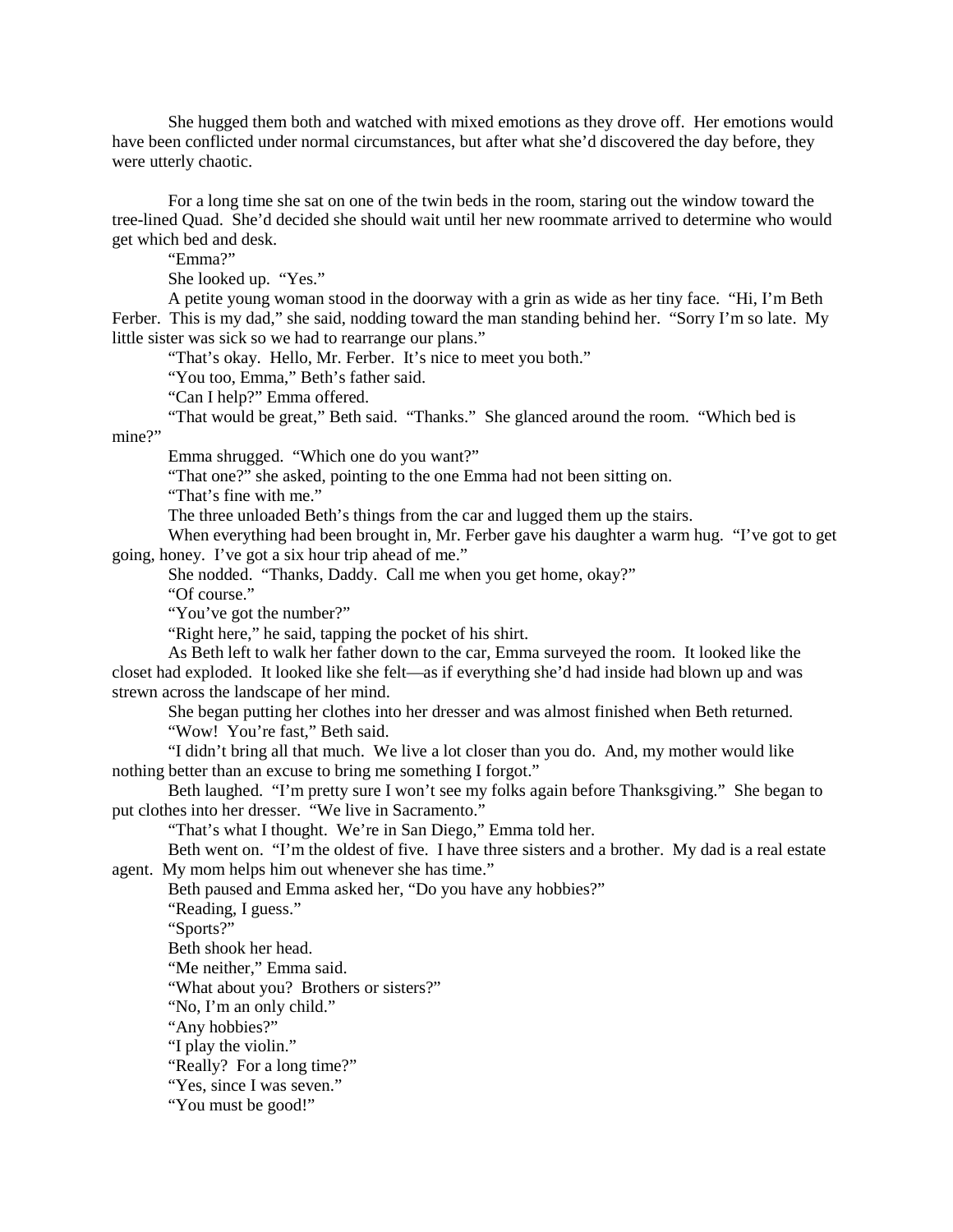"I hope I'm good enough to get into orchestra. They have quite a reputation, and I've heard that freshmen aren't often accepted."

"I'd like to hear you play."

"You will. But not right now. I need to go and take a shower and get out of these clothes. I'm all sweaty. It's so blasted hot today!"

Beth laughed. "It's just like home."

"Not for me," Emma complained. "This is awful!"

She got out fresh clothes and her cosmetic bag. She took one of the clean towels that had been left with the sheets on the desk, and walked down the hall to the bathroom. She glanced in the mirror as she pulled the plastic shower cap over her thick, shoulder-length blond hair. She'd avoided looking at herself since the morning before, when she'd gone into her parents' strong box searching for her Social Security card.

The card had been in an envelope near the top of the stack of papers, but for some strange reason, she began opening and looking at everything in the box. At the very bottom she found a letter from an attorney that shocked her to the core: a notice of finalization of adoption. *Her* adoption. She'd been adopted!

Since that moment, she'd been in a peculiar fog. She looked at herself now, her deep blue eyes so like her mother's.

*Who* are *you*?

She felt as though her feet weren't connected to the earth…somehow she was tethered, but floating loose above the ground.

She hadn't asked her parents. She couldn't find the words. She kept looking at them…as if they were strangers who had picked her up from a bus stop that morning.

Who was she?

Who were they?

How could she ask the questions? They obviously hadn't wanted her to know. She was eighteen years old, and they'd never told her she was adopted! Why?

She hadn't cried. She wasn't sad. At least she didn't think she was sad. She was confused. And completely uncertain of what she should do…of what to say or ask. Who were her real parents? The ones who had created her? Were they bad people? What was wrong with her that they had given her away?

She set the water temperature as cool as she could tolerate and let the water beat down on her back. The questions would not stop; they crowded her head, her thoughts, her heart. She wished the water could wash them all away.

"Done already?" Beth asked when she returned to the room.

"Yes." Emma felt herself slipping away from the strange, new twin, back into the real world. The twin—another self—not identical and not fraternal—born at a different time, yet looking exactly the same. After that...completely different.

"One of the girls from Dorm Council came by to welcome us while you were in the shower. She wanted to remind us to be ready for the Matriculation Ceremony at five o'clock." Beth put her book down reluctantly. "I suppose I should go take a shower, too."

"There's nobody in there right now. I'm sure it'll get crowded before long." Beth slipped off the bed. "I'm on my way."

The massive carved doors of Millicent Library swung open to the line of waiting freshmen women, and Emma caught a refreshing waft of cool air that escaped from the dark interior. She could see to the far end of the high, arched hall to the stunning stained glass window, its bright reds and blues glistening in the late afternoon light.

"I'm so excited," Beth said quietly.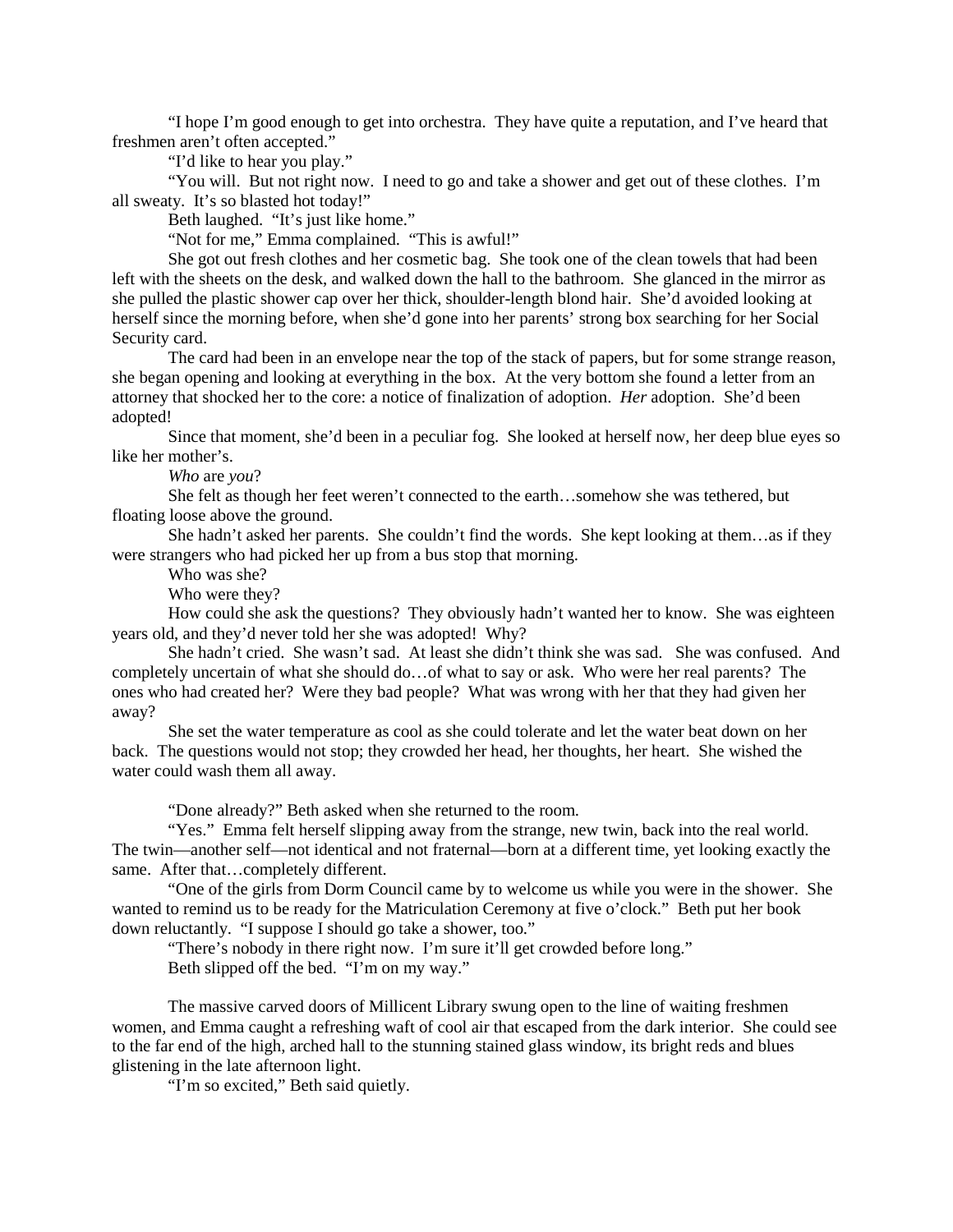Emma nodded in agreement. She looked at the program in her hand and read the library inscription aloud. "Enter here with reverence and humility." She looked down the line of students. "I wonder how many hours we'll spend *here* over the next four years."

Beth smiled and nodded as the line continued to move forward.

The huge front doors to the library at Willette College were unlocked only two days of the year: the first, the day entering freshmen matriculated; the second, on graduation day, when gown-clad seniors marched out to the strains of *Pomp and Circumstance*. The rest of the year the doors were closed tightly and students entered the library by way of the side doors.

"I wonder if anyone has ever gone out these doors any other time," Beth whispered.

"The library was built in nineteen twenty-five. It's nineteen fifty-seven. I'm sure someone has managed it sometime during the past thirty-two years." She paused and then she added, "But it's such a wonderful tradition, who'd want to spoil it?"

When they reached the doors, they smiled at each other.

"You first," Beth said. "Chandler before Ferber."

Emma stepped into the library where the school's President Davidson greeted her with a handshake. "Good luck on your sojourn here. Your success at Willette is entirely in your hands. The harder you work, the more possibilities you'll create for your future. I hope you'll do well."

"Thank you," Emma said solemnly.

Then she shook hands with the Dean of Students, and then Millicent's Head Librarian, who handed her a beautiful, green fountain pen.

"Please sign the book," she said, indicating a large, hand bound volume that lay on a wooden lectern.

Every woman in every class signed the book during the matriculation ceremony. The volume contained the names of all those with hopes and dreams just like Emma's: academic sisters who had entered this same portal before her with an equal amount of bright anticipation.

She exited through the side door where she would access the library for the remainder of her time at Willette, and waited for Beth.

"Nice pen," Beth said. She held up the gift and looked at it closely. "It's a Scheffers!" Then she glanced at Emma's. "How will we ever tell them apart?"

Emma chuckled. "I'm going to put mine away and not use it again until I graduate."

Beth smiled. "Perfect. Then if you find one in our room, you'll know it's mine."

"Or one of a dozen others from someone in the hall."

They joined the other young women who were gathered on the lawn in Willette Quad in front of the library. White, open-sided tents dotted the area, giving the tables and chairs protection from the unrelenting sun. Even at six o'clock in the afternoon, the southern California weather could be brutally hot at the end of September.

A string quartet was playing on a small stage in front of the library.

"What do you think of the quartet?" Beth asked Emma.

"They're pretty good."

"Do you know the music?"

"Yes. It's Vivaldi's *Four Seasons*."

If she were asked, Emma would have to admit that she was a talented, though not passionate, musician. In truth, she would just as soon listen to music as perform, but her parents had encouraged her to continue her studies based on her teachers' assessments of a rare, natural ability. Emma felt the burden of so many only children who carried the expectations of their parents alone on slender shoulders.

"What do *you* think of them?"

Beth tipped her head and listened. "I like the song, if that means anything."

"It's a start," her roommate said with an indulgent smile.

When all the students had finished signing the great book in Millicent, President Davidson invited them to join him for dinner and the buffet line began. The young women chatted easily and laughed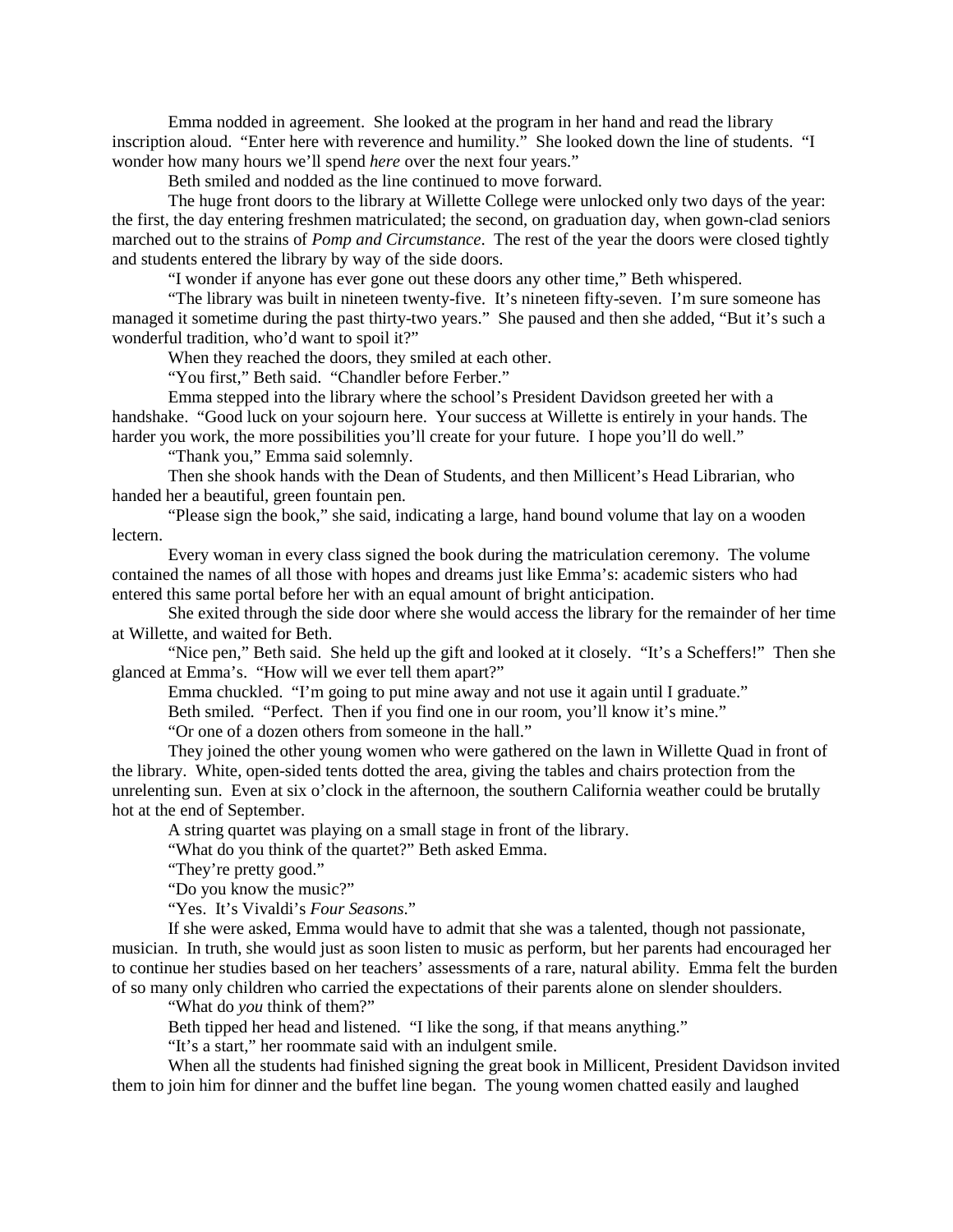readily. Several of Emma's high school friends had questioned her decision to attend an all-female college, but the ease and comfort she felt at this first gathering reinforced her choice.

"How's this?" Beth asked, indicating a table in full shade.

"Perfect," Emma said, putting down her plate. "It's so hot," she said. She took a large rubber band out of her purse and quickly pulled her hair into a ponytail. Two of the distinct advantages of being among a group of women such as this was the lack of preening, and an emphasis on comfort rather than looks.

They seated themselves and were soon joined by four other women from Rose Hall.

Emma smiled at them. "I'm really sorry, but I inherited my grandfather's memory, which means I forget just about everything. Will you tell me your names again?"

They all laughed.

"I'm Nancy Graham," the girl next to Beth said. "And I'm glad you asked, because I'm really bad at remembering names." She giggled and pushed the cat-eye glasses up on her nose. Her short, bleached blond hair was blunt cut and framed her thin, pale face. "But I promise to know them all by graduation day."

The girl on the other side of Nancy smiled indulgently. "I'm Juanita Perez. We're right next door to you in two-o-seven. My memory is pretty good, so I'll help my roomie here with names if she'll help me with science." Her coarse brown hair swung loosely as she turned from one side to another. "Deal?"

The two smiled at each other.

"Kathleen O'Brien," the next girl said. With her bright red curls, freckles, and green eyes, Emma could almost hear her ancestors' Irish brogue. "I've got a memory like an elephant, and I just hope I don't look like one some day!" She laughed. "Isn't that why they're so big? You know, so they can carry around all those memories?"

"And why they're called pack-yderms?" Nancy asked.

Emma shook her head. "Puns already?"

"I can't help myself," Nancy said. "I love words and I love playing with them." She shrugged. "You'll have to accept it, or I'll drive you nuts."

Emma looked at the beautiful girl next to Kathleen and smiled. "And you?"

"I'm Kathleen's roommate, Carolyn Winthrop."

Emma thought her voice sounded almost regal. She had wavy, auburn hair and blue eyes that matched exactly the blue silk sheath she wore. Emma sensed a reticence in her demeanor but wasn't sure whether she was shy or aloof.

"I'm Beth Ferber," Beth said. "Emma Chandler, here," she nodded toward Emma, "is my roommate. She plays the violin. I haven't heard her yet, but I have a feeling she's great." Beth's sweet smile lit up her face. Her pixie haircut and glasses gave her a scholarly appearance, but the brown eyes behind the lenses twinkled with a promise of mischief.

"Thanks for the vote of confidence," Emma said. She was glad that Beth had introduced her…she wasn't sure *who* she was any more. She looked quickly around the table…*Nancy and Juanita next door; Kathleen and Carolyn down the hall*. *I should be able to remember that.*

"This certainly is a beautiful setting," Carolyn said. She looked around the Quad. "It's clearly the ideal spot for both matriculation and graduation." Emma couldn't help thinking she sounded as if she'd chosen it herself. The campus was quiet, save for their group. Freshmen arrived four days earlier than the rest of the student body each fall. Orientation was an elaborate event for new students.

It *was* beautiful. The campus had been designed around the tree-lined Quad. Emma remembered reading that the classical architecture had been fashioned after the University of Virginia, which Thomas Jefferson had designed in the early eighteen hundreds. She'd fallen in love with the campus the first time she'd visited, and although she'd applied to several schools, Willette was where she'd truly longed to go.

President Davidson tapped gently on a glass to get their attention. "Once again, I want to wish each and every one of you the best of luck during your time here at Willette. The French say, *bonne chance,* and I think that phrase is fitting here. Because what you have before you is a chance: a chance to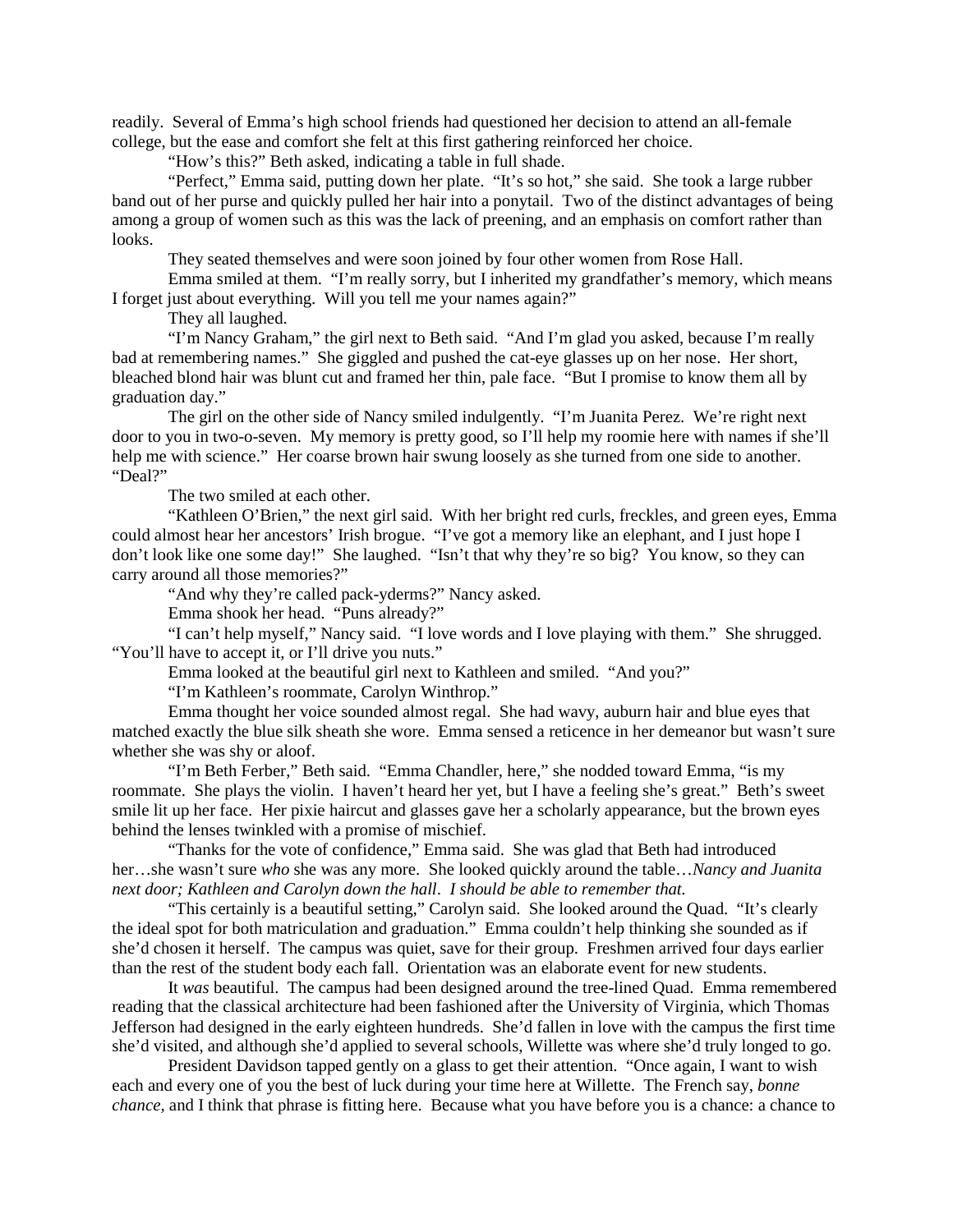set the course of your life in the best possible direction. And, in that sense, it isn't luck but hard work that will ensure that you reach your goals."

When he'd finished, Nancy slowly looked around the entire group under the tents. "There are fifty-eight of us in all. I wonder how many of us will still be here on graduation day."

"If I'm not here, I'd better be dead," Juanita said. "Because if I don't graduate, my father will kill me."

"There's an incentive I hadn't heard of before," Nancy said. "Any special reason?"

"Yes. Both of my sisters graduated from Willette, and he thinks his life won't be complete until I do the same."

"Is that what *you* want?" Emma asked.

"Actually, I wanted to go to UCLA, but the one time I mentioned it he had apoplexy, so I never brought it up again."

"My dad didn't think there was any reason for me to go to college at all," Kathleen said. "He thinks a college education for a woman is a waste of money."

"Why?" Nancy asked, sounding indignant.

"He says I'll never use it. I'll just get married and have kids, and he will have flushed a fortune down the drain."

"Wow!" Beth said.

"Actually," Nancy chimed in, "the average annual fee for tuition plus room and board at a private school is roughly two thousand dollars. If you graduate in four years, it's only eight thousand. That's not much of a fortune." She chuckled. "You can tell him that on your wedding day."

Kathleen laughed.

The musicians began playing again, and servers brought bowls of Neapolitan ice cream to the tables. The dessert had already started to melt into a tri-colored soup.

"I wonder which girls are in which halls," Juanita said. "I only recognize a couple from Rose." The college had four dormitories: Victoria, Aurora, Grace, and Rose. "I wish we'd gotten into Grace," she said not as loudly. "I think overall, it's the best dorm."

"They're all classic," Carolyn said, "but I agree with you. Grace is the most beautiful."

"I heard that Aurora Hall is haunted," Nancy said.

"You're kidding," Kathleen said, leaning toward her.

"No. One of the girls told me that there is a blood stain on the rug in the sitting room; that there's a rocking chair that starts moving for no reason, and sometimes in the night, it sounds like someone is playing the piano in the living room."

"And you believe that?" Carolyn asked.

Nancy shrugged. "I'm open to the possibility."

"It sounds like nonsense to me," Carolyn said, barely attempting to cover her disdain. "After all, why in the world would they leave a blood stain on a rug?" She shook her head.

"What's a college campus without a little mystery?" Juanita asked.

"That's not the only mystery," Nancy said.

Emma noticed that Carolyn looked suddenly bored.

"What else?" Kathleen encouraged her.

"Have you all seen the big tree just outside Victoria Hall?"

"Do you mean that huge, lop-sided oak?"

"That's the one. Well, I heard that during the war, one of the students hanged herself there. She'd told people her fiancé had been killed in France."

"How gruesome," Beth said.

"That's a mystery?" Carolyn asked. Her voice clearly said it was not.

"Where *is* the mystery?" Emma asked.

Nancy leaned forward. "It turns out her fiancé *didn't* die. So, who was worth dying for?" The girls all looked at each other.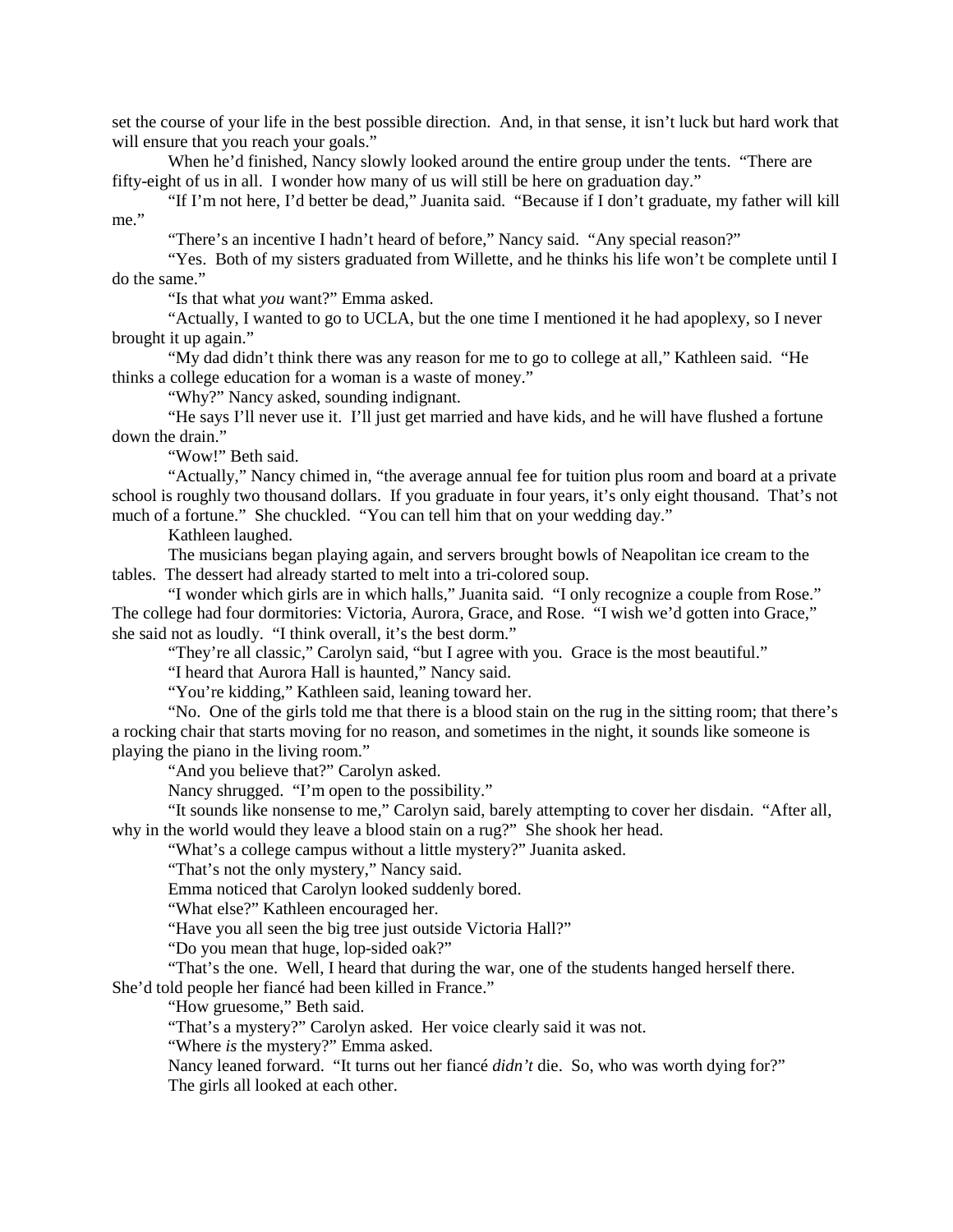"They say she comes back and wanders around the campus on the anniversary of her death," Nancy added with a shiver.

Carolyn cleared her throat. "I think I'm going to go finish unpacking." She looked at Kathleen. "You?"

Kathleen looked uncertain. "I guess so," she said finally and stood. "See you all later."

As the two headed for the dorm, Nancy said quietly, "You can see who wears the pants in that family."

"I don't think Carolyn likes mysteries," Juanita said.

"Maybe she doesn't like heat. It's brutal out here."

"Too bad the dorms don't have air conditioning," Juanita said. "It's only going to be worse back in our rooms."

"I'd go swimming if I could, but the pool isn't open yet," Nancy said.

"If I went swimming, I'd have to completely redo my hair. Doesn't the water ruin your hair?" Juanita asked her.

"This mop? It's wash and wear, if you know what I mean. Besides, there aren't any guys around so who cares anyway?"

"Wesley Men's College is right next door," Emma said. "I'm sure there will be plenty of guys around."

Wesley and Willette were companion schools built in 1922. They were named after fraternal twins born to an exceptionally wealthy family in 1915. The parents were devastated when both babies died during the flu epidemic of 1918. The couple had no other children and decided to memorialize the two little ones by creating a college in each of their names. The colleges were mirror images of each other, separate but sharing major facilities. The Commons and the Performance Hall were located between the two schools and used by all. The Commons housed the bookstore, a ballroom, meeting rooms, an art gallery, and a cafeteria. Many of the classes were open to students from either school provided they qualified, and both libraries were available to all.

"I've read about studies that show women do better at schools where there are no men in their classes. They are less passive, take more risks, and assume more leadership roles," Juanita said.

"That makes sense," Emma said. "I wonder if we also become more competitive."

A silence followed.

"I'm sure that by the end of the year we'll have our own opinions about all of that," Beth said.

"Men or no men, I just can't imagine that the competition would be as stiff at a liberal arts college like Willette as it would be at a technical school like Cal Tech or MIT," Juanita said.

"Do you think the curriculum here isn't as rigorous?" Emma asked.

"No. I just think that our aspirations are different. Training to become a scientist or an engineer is quite different from getting an education in liberal arts," Juanita said.

"Do you think liberal arts is a frivolous choice?" Beth asked.

"I wouldn't be here if I did," Juanita told her. "But I'll wager that at least some of the women here are really just looking for a husband."

"Is that so bad?" Beth asked.

"Not at all."

"I agree with Juanita about curriculum," Beth said. "You'll have to admit that the preparation you need to build rockets is more demanding than what you need to get married."

"That depends on who you marry," Emma said quickly.

"Right," Nancy agreed. "Take Eleanor Roosevelt as an example: liberal arts education and the wife of a president."

"Wasn't she just voted the most admired woman in America?" Beth asked.

"Yes," Nancy said. "For something like the tenth consecutive year!"

Some of the other students began returning to their dorms.

"Do you want to go back?" Beth asked Emma.

"Not really. Our room is going to be roasting. I'd much rather stay outside."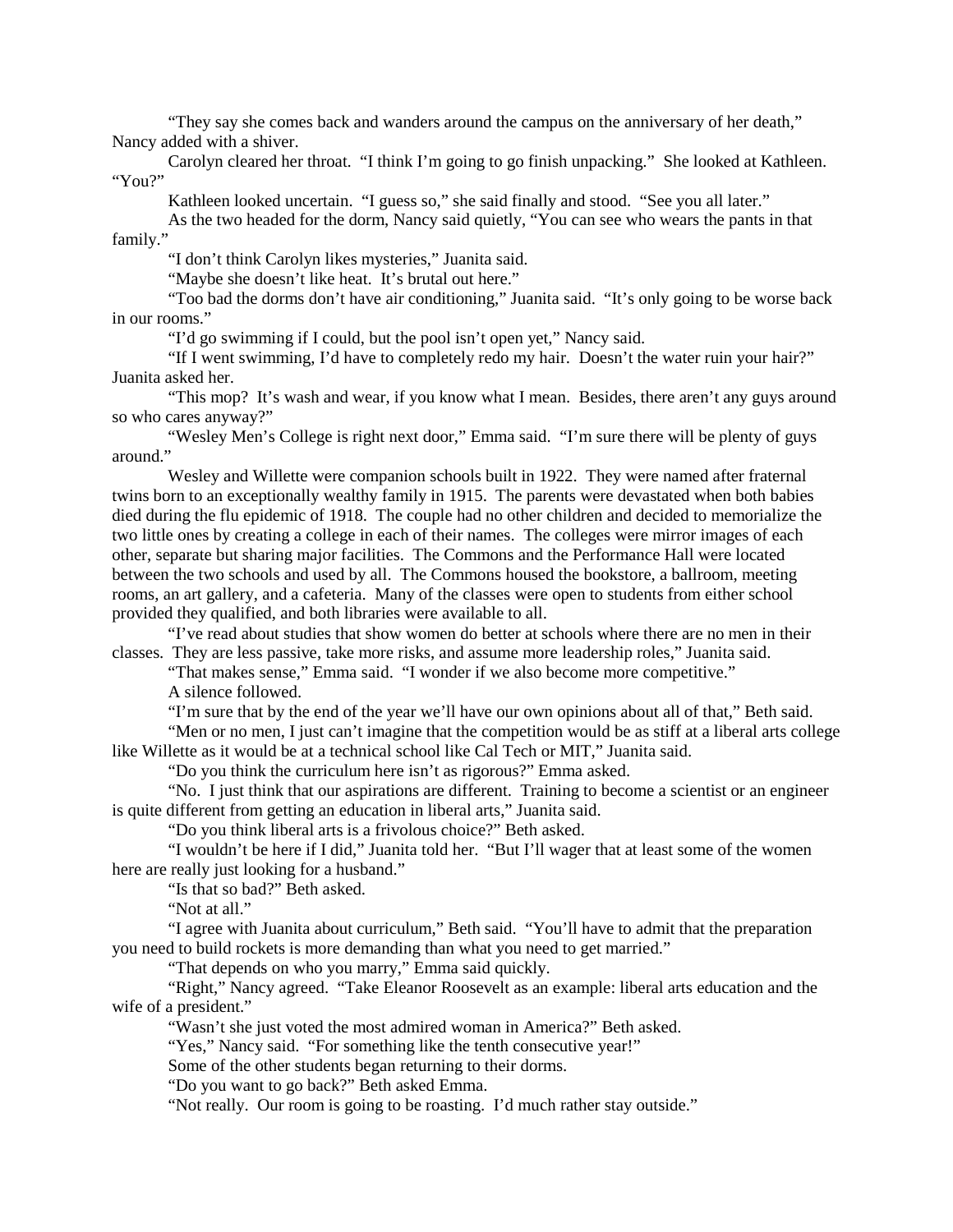The clean-up crew had started clearing the tables, and the musicians were packing up their instruments.

"I think they want us to leave," Juanita said. "I'm not ready to face the heat in our room. Does anybody want to go for a walk?"

"Sure, as long as we head for the shade," Nancy said.

"I'm in," Emma added.

"Isn't there a café nearby where we could get a Coke?" Juanita asked.

"Are you still hungry?" Nancy asked in surprise.

"Not at all. But the place might be air conditioned."

"Great idea!" Emma said. "Let's go exploring."

They walked over to the small downtown area and found a homey diner where they each ordered a Coke. There was only one other group in the entire place.

"Gosh, it's dinner time and the place is empty. How do you suppose they can stay in business?" Nancy asked quietly.

"I'll bet as soon as classes start they're swamped," Emma said. "It's close to campus, and the prices are really reasonable," she added, having read the menu.

Nancy nodded. "You're right, of course. In two weeks it will probably be SRO."

Juanita frowned. "What's SRO?"

"Standing room only."

"Ah," Juanita said, nodding.

The door to the café opened, and a group of noisy young men came in. Emma counted eight of them, though they made enough racket for twice that many.

Nancy leaned toward the middle of the table. "Wesley men, I'll bet," she said quietly, although with all the noise she hardly needed to bother whispering.

The group split in half and took over two tables next to each other. Emma noticed they were watching her and the other three girls.

The waitress brought their Cokes and set menus on the other tables. "Let me know when you're ready to order."

"We're ready," a blond boy spoke up. "We all want burgers, fries, and Cokes." He smiled winningly at Emma and then added, "Cheeseburgers."

The others confirmed his order with assorted nods and grunts.

"So," the blond said, "you girls from Willette?"

The four looked at each other, but only Nancy answered, "Yes."

"Freshmen," he said with a tone that denoted amusement.

"Something wrong with that?" Nancy asked.

"Nothing that a couple of years of liberal education can't cure," a dark-haired companion

laughed.

"There's *no* cure for rudeness," Nancy snapped back.

"Don't get huffy," the blond said. "We're just teasing."

"I'm not," the other one said. "I think Willies are funny."

"Really?" Nancy challenged. "In what way?"

"How are they funny, let me count the ways," he said, twisting Shakespeare's famous line. His companions all laughed.

"Very amusing," Nancy said. "Are you all together because none of you could get a date?"

"None of our girlfriends are back on campus yet," the blond said. "While the cat's away…" he added with a chuckle.

Emma felt her stomach tense.

"Yeah," another one said. "What they don't know won't hurt them."

Emma shook her head. She didn't want any part of this. She took money out of her purse and put it on the table. "I'll see you later," she said quietly to Beth, and she left.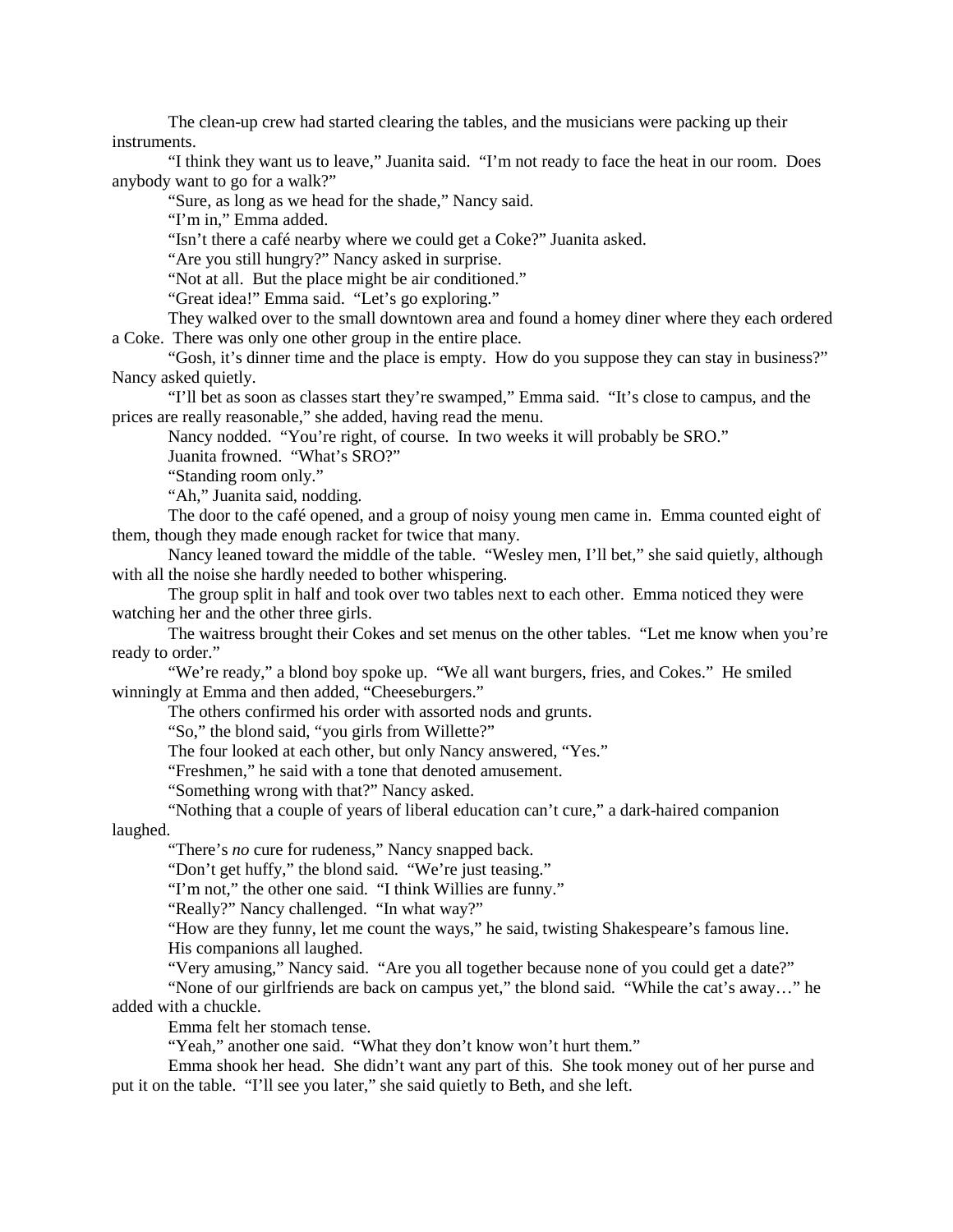What they didn't know might be the worst sort of hurt. One thing Emma knew for a certainty: *deception was painful!*

Beth was still asleep when Emma got up the next morning. She dressed quietly and went downstairs to the dining room which, not surprisingly, was empty. She grabbed a banana from a bowl on the counter and left the dorm. The morning was still cool, which was what she'd counted on. She wanted to walk around both campuses and get acclimated before classes started the following week. Of course, the first year she wouldn't have much reason to visit Wesley, but she wanted to be familiar with it anyway.

She walked down College Avenue to the furthest edge of the Wesley Campus, whose grounds were lush and full. There was something to be said for age when it came to trees. Like Willette, the center of the campus was a huge green lawn. Emma had seen university campuses on the east coast where her mother had grown up, and Wesley and Willette reminded her of those beautiful, traditional schools.

She had a small map with her but she didn't really need it. She'd studied it all summer and knew exactly what the buildings were. She wound through the campus and eventually came to the auditorium. On the front door was a sign-up sheet for auditions for the orchestra. She wrote her name at the bottom of the list with a degree of dread. She hated auditions. The sooner she got that unpleasant experience behind her, the better she would feel.

Willette and Wesley had their own music programs and they each had a chorale. But the orchestra was a combined group with both female and male members. Emma had played first violin in her high school orchestra and felt hopeful about being accepted here. Still, she had always detested auditioning.

Emma had planned to go into the bookstore and was disappointed that it wasn't yet open. But the architect had anticipated such an eventuality and the low, concrete walls in front provided the perfect place to stop and sit. She took out a copy of the Willette Bulletin she'd stuck in her purse and began reading it. However, thoughts of her unexpected discovery invaded her mind and drew her into the confused place within. She was completely engrossed when she heard an unfamiliar voice.

"You didn't have to leave."

She looked around but there was only one other person there—a tall, dark-haired young man stood not far from her.

"Excuse me?"

"You shouldn't have left."

"Left?"

"Last night. You should have stayed."

"You were there?"

He nodded.

She didn't recognize him, but he'd obviously been with the group of eight. She wasn't sure what to say…or do.

"They were only kidding around."

"I thought they were rude."

"You missed a good time. We got to know Beth and Juanita and Nancy. They're nice girls. Leaving made you look like a snob."

"Me? It made *me* look bad?" She stood up.

"Hold on," he said gently. "Let's not have a replay. I was just trying to give you some friendly advice." His slow smile bloomed like a light turned on in a dark room. "If you're quick to judge, you're going to miss out on a lot of fun in life."

"I didn't come here for fun. I came here for an education. A *liberal* education as your friend said with such disdain."

"The two aren't mutually exclusive."